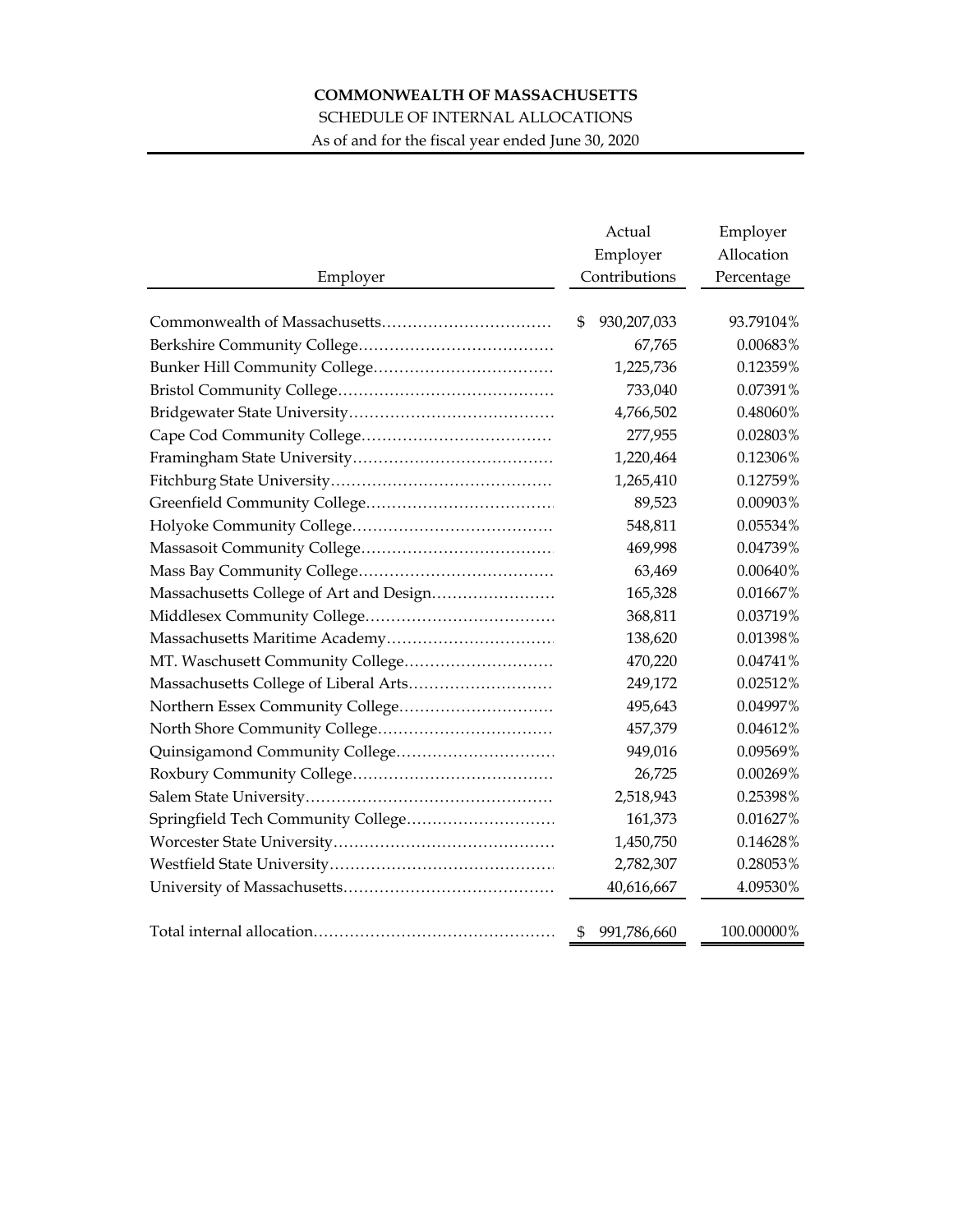#### **COMMONWEALTH OF MASSACHUSETTS**SCHEDULE OF INTERNAL ALLOCATION OF PENSION AMOUNTS

### As of and for the fiscal year ended June 30, 2020

|                                         |                             | Deferred Outflows of Resources                                 |                                                                                                                 |                           |                                                  |                                                           | Deferred Inflows of Resources                     |                                                                |                                                  |                                                           |                                                  |
|-----------------------------------------|-----------------------------|----------------------------------------------------------------|-----------------------------------------------------------------------------------------------------------------|---------------------------|--------------------------------------------------|-----------------------------------------------------------|---------------------------------------------------|----------------------------------------------------------------|--------------------------------------------------|-----------------------------------------------------------|--------------------------------------------------|
| Employer                                | Net<br>Pension<br>Liability | Differences<br>Between<br>Expected<br>and Actual<br>Experience | Net Differences<br><b>Between Projected</b><br>and Actual Investment<br>Earnings on Pension<br>Plan Investments | Changes of<br>Assumptions | Changes in<br>Proportion<br>From<br>Commonwealth | Changes in<br>Proportion<br>Due to Internal<br>Allocation | <b>Total Deferred</b><br>Outflows of<br>Resources | Differences<br>Between<br>Expected<br>and Actual<br>Experience | Changes in<br>Proportion<br>From<br>Commonwealth | Changes in<br>Proportion<br>Due to Internal<br>Allocation | <b>Total Deferred</b><br>Inflows of<br>Resources |
| Commonwealth of Massachusetts           | 14.769.074.067              | 469.930.244<br>-S                                              | 811.862.398<br>- S                                                                                              | 837,384,699<br>S          | 11.153.745                                       | 15,274,489                                                | 2,145,605,575<br>S                                | 95.566.920                                                     | 35,997,847                                       | 38,466,198                                                | 170.030.965                                      |
| Berkshire Community College             | 1,075,911                   | 34,234                                                         | 59,143                                                                                                          | 61,003                    | 813                                              | 166,073                                                   | 321,266                                           | 6,962                                                          | 2,622                                            | 461,386                                                   | 470,970                                          |
| Bunker Hill Community College           | 19,461,249                  | 619,228                                                        | 1,069,793                                                                                                       | 1,103,424                 | 14,697                                           | 3,920,815                                                 | 6,727,957                                         | 125,929                                                        | 47,434                                           | 1,509,995                                                 | 1,683,358                                        |
|                                         | 11,638,615                  | 370,324                                                        | 639,780                                                                                                         | 659,892                   | 8,790                                            | 1,747,122                                                 | 3,425,908                                         | 75,311                                                         | 28,368                                           | 2,023,322                                                 | 2,127,001                                        |
| Bridgewater State University            | 75,678,655                  | 2,407,984                                                      | 4,160,088                                                                                                       | 4,290,868                 | 57,153                                           | 5,014,816                                                 | 15,930,909                                        | 489,697                                                        | 184,458                                          | 3,249,921                                                 | 3,924,076                                        |
| Cape Cod Community College              | 4,413,150                   | 140,420                                                        | 242,593                                                                                                         | 250,219                   | 3.333                                            | 348,027                                                   | 984,592                                           | 28,556                                                         | 10,757                                           | 771,493                                                   | 810.806                                          |
|                                         | 19,377,541                  | 616,565                                                        | 1,065,192                                                                                                       | 1,098,678                 | 14,634                                           | 1,970,445                                                 | 4,765,514                                         | 125,387                                                        | 47,230                                           | 1,660,663                                                 | 1,833,280                                        |
| Fitchburg State University              | 20,091,153                  | 639,271                                                        | 1,104,419                                                                                                       | 1,139,139                 | 15,173                                           | 3,574,472                                                 | 6,472,474                                         | 130,005                                                        | 48,970                                           | 600.838                                                   | 779.813                                          |
| Greenfield Community College            | 1,421,380                   | 45,226                                                         | 78,134                                                                                                          | 80,590                    | 1,073                                            | $\overline{\phantom{a}}$                                  | 205,023                                           | 9,197                                                          | 3,464                                            | 1,235,050                                                 | 1,247,711                                        |
| Holyoke Community College               | 8,713,578                   | 277,253                                                        | 478,989                                                                                                         | 494,047                   | 6,581                                            | 323,193                                                   | 1,580,063                                         | 56,383                                                         | 21,238                                           | 2,161,594                                                 | 2,239,215                                        |
| Massasoit Community College             | 7,462,248                   | 237,438                                                        | 410,203                                                                                                         | 423,098                   | 5,636                                            |                                                           | 1,076,375                                         | 48,286                                                         | 18,188                                           | 3,107,558                                                 | 3,174,032                                        |
| Mass Bay Community College              | 1,007,703                   | 32,064                                                         | 55,394                                                                                                          | 57,135                    | 761                                              | 416,067                                                   | 561,421                                           | 6,521                                                          | 2.456                                            | 1,635,307                                                 | 1,644,284                                        |
| Massachusetts College of Art and Design | 2,624,948                   | 83,522                                                         | 144,295                                                                                                         | 148,831                   | 1.982                                            | 171,306                                                   | 549,936                                           | 16,985                                                         | 6,398                                            | 98.821                                                    | 122.204                                          |
| Middlesex Community College             | 5,855,677                   | 186,319                                                        | 321,889                                                                                                         | 332,008                   | 4,422                                            | 54,940                                                    | 899,578                                           | 37,891                                                         | 14,273                                           | 4,960,548                                                 | 5,012,712                                        |
| Massachusetts Maritime Academy          | 2,200,902                   | 70,029                                                         | 120,985                                                                                                         | 124,788                   | 1,662                                            | 182,326                                                   | 499,790                                           | 14,241                                                         | 5,364                                            | 167,673                                                   | 187.278                                          |
| MT. Waschusett Community College        | 7,465,770                   | 237,550                                                        | 410,397                                                                                                         | 423,298                   | 5,638                                            |                                                           | 1,076,883                                         | 48.309                                                         | 18,197                                           | 3,000,716                                                 | 3,067,222                                        |
| Massachusetts College of Liberal Arts   | 3,956,157                   | 125,879                                                        | 217,472                                                                                                         | 224,308                   | 2,988                                            | 201,667                                                   | 772,314                                           | 25,599                                                         | 9,643                                            | 843,112                                                   | 878,354                                          |
| Northern Essex Community College        | 7,869,413                   | 250,393                                                        | 432.585                                                                                                         | 446,184                   | 5.943                                            | 123,259                                                   | 1,258,364                                         | 50,921                                                         | 19,181                                           | 3,041,251                                                 | 3,111,353                                        |
| North Shore Community College           | 7,261,893                   | 231,063                                                        | 399,189                                                                                                         | 411,739                   | 5,484                                            | 7,266                                                     | 1,054,741                                         | 46,990                                                         | 17,700                                           | 2,967,290                                                 | 3,031,980                                        |
| Ouinsigamond Community College          | 15,067,713                  | 479,432                                                        | 828,279                                                                                                         | 854,317                   | 11,379                                           | 3,197,809                                                 | 5,371,216                                         | 97,499                                                         | 36,726                                           | 3,430,270                                                 | 3,564,495                                        |
| Roxbury Community College               | 424,317                     | 13,501                                                         | 23,325                                                                                                          | 24,058                    | 320                                              | 263,582                                                   | 324,786                                           | 2,746                                                          | 1,034                                            | 55,464                                                    | 59,244                                           |
|                                         | 39,993,734                  | 1,272,542                                                      | 2,198,473                                                                                                       | 2,267,586                 | 30,204                                           | 166,170                                                   | 5,934,975                                         | 258,789                                                        | 97,480                                           | 10,166,938                                                | 10,523,207                                       |
| Springfield Tech Community College      | 2,562,144                   | 81,524                                                         | 140,842                                                                                                         | 145,270                   | 1,935                                            | 434,911                                                   | 804,482                                           | 16,579                                                         | 6,245                                            | 230,922                                                   | 253,746                                          |
| Worcester State University              | 23,033,837                  | 732,903                                                        | 1,266,180                                                                                                       | 1,305,985                 | 17,395                                           | 1,160,299                                                 | 4,482,762                                         | 149,046                                                        | 56,142                                           | 1,969,077                                                 | 2,174,265                                        |
| Westfield State University              | 44,175,215                  | 1,405,590                                                      | 2,428,331                                                                                                       | 2,504,669                 | 33,362                                           | 1,804,832                                                 | 8,176,784                                         | 285,847                                                        | 107,672                                          | 976,725                                                   | 1,370,244                                        |
|                                         | 644,878,556                 | 20,519,088                                                     | 35,449,254                                                                                                      | 36,563,662                | 487.018                                          | 60.820.335                                                | 153,839,357                                       | 4,172,845                                                      | 1,571,814                                        | 12,552,089                                                | 18,296,748                                       |
| Total internal allocation               | 15.746.785.526              | 501,039,586                                                    | 865,607,622                                                                                                     | 892,819,495               | 11.892.121                                       | \$101,344,221                                             | 2.372.703.045                                     | 101.893.442                                                    | 38,380,901                                       | 101.344.221                                               | 241.618.564                                      |

(continued)